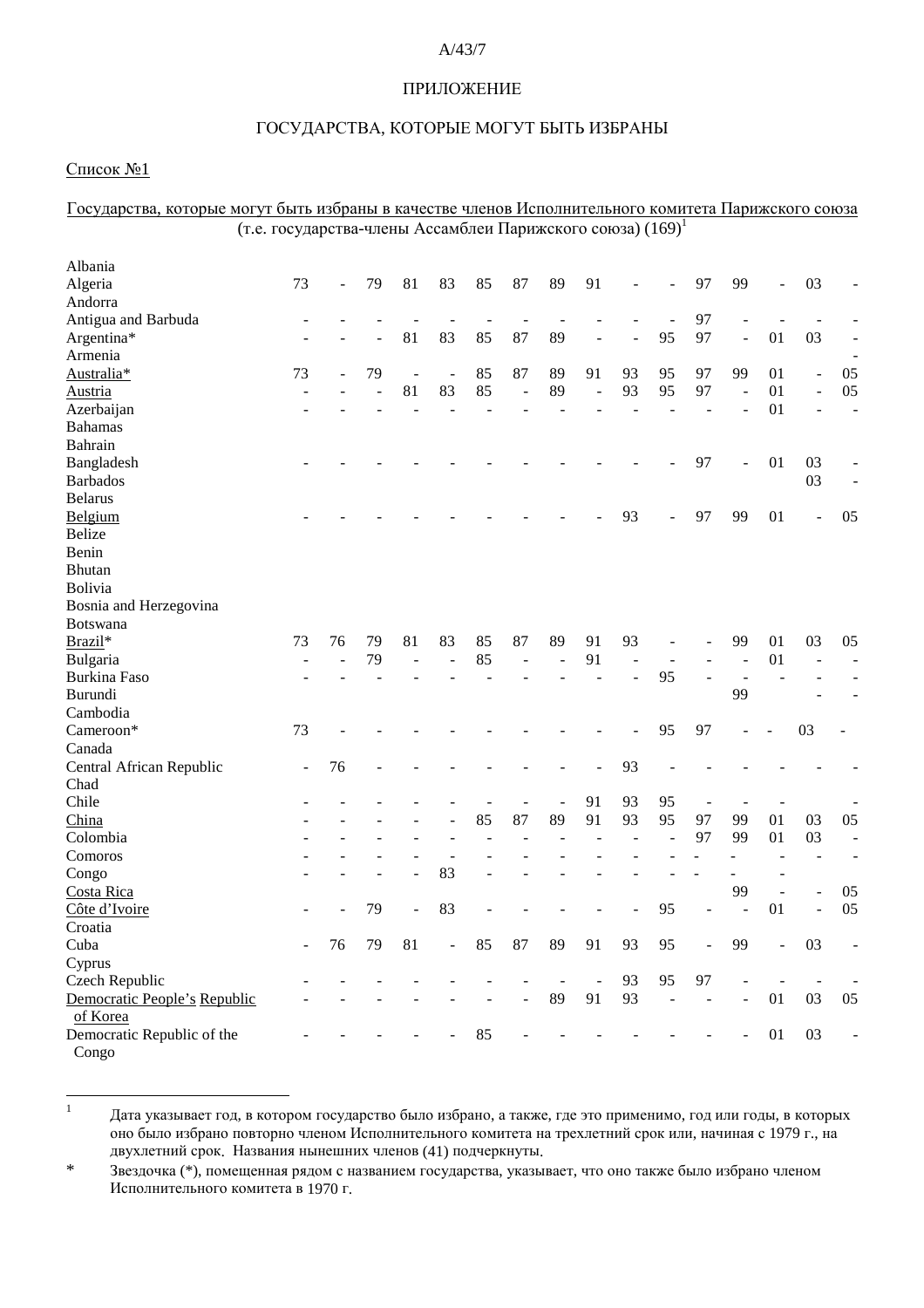| Denmark<br>Djibouti<br>Dominica |                          |    |                          |    |                          | 85             |                          |                |                |                                                          | 95             | 97                       | 99                             | ÷                        | 03                       |                              |
|---------------------------------|--------------------------|----|--------------------------|----|--------------------------|----------------|--------------------------|----------------|----------------|----------------------------------------------------------|----------------|--------------------------|--------------------------------|--------------------------|--------------------------|------------------------------|
| Ecuador                         |                          |    |                          |    |                          |                |                          |                |                |                                                          |                |                          |                                |                          |                          |                              |
| Egypt                           | 73                       |    | 79                       | 81 | 83                       | 85             | 87                       | 89             | 91             | $\blacksquare$                                           | 95             | $\overline{a}$           |                                | 01                       | $\frac{1}{2}$            | 05                           |
| El Salvador                     |                          |    |                          |    |                          |                |                          |                |                | $\overline{a}$                                           | 95             | 97                       |                                | $\overline{a}$           | $\overline{a}$           | 05                           |
| <b>Equatorial Guinea</b>        |                          |    |                          |    |                          |                |                          |                |                |                                                          |                |                          |                                |                          |                          |                              |
| Estonia                         |                          |    |                          |    |                          |                |                          |                |                |                                                          |                |                          |                                |                          |                          |                              |
| Finland                         |                          |    | 79                       |    |                          |                |                          | 89             |                |                                                          |                | 97                       |                                |                          | 03                       |                              |
| France*                         | 73                       | 76 | 79                       |    |                          |                | 87                       | 89             |                |                                                          |                |                          | 99                             |                          | $\overline{a}$           | 05                           |
| Gabon                           |                          |    |                          |    |                          |                |                          |                |                |                                                          |                |                          |                                |                          |                          |                              |
| Gambia                          |                          |    |                          |    |                          |                |                          |                |                |                                                          |                |                          |                                |                          |                          |                              |
| Georgia                         |                          |    |                          |    |                          |                |                          |                |                |                                                          |                |                          |                                |                          |                          |                              |
| Germany*                        |                          | 76 | 79                       | 81 | 83                       | 85             | 87                       | $\blacksquare$ | 91             |                                                          | 95             | 97                       |                                | 01                       |                          | 05                           |
| Ghana                           | $\overline{\phantom{a}}$ | 76 | $\overline{\phantom{a}}$ | 81 | $\overline{\phantom{a}}$ | $\overline{a}$ | $\overline{\phantom{a}}$ | 89             | 91             | $\qquad \qquad \blacksquare$<br>$\overline{\phantom{a}}$ | 95             | $\overline{a}$           | $\overline{\phantom{a}}$<br>99 | $\overline{\phantom{a}}$ | 03                       | 05                           |
| Greece                          |                          |    |                          |    |                          |                |                          |                |                |                                                          |                |                          |                                | 01                       | $\overline{\phantom{a}}$ | 05                           |
| Grenada                         |                          |    |                          |    |                          |                |                          |                |                |                                                          |                |                          |                                |                          |                          |                              |
|                                 |                          |    |                          |    |                          |                |                          |                |                |                                                          |                |                          |                                |                          |                          |                              |
| Guatemala                       |                          |    |                          |    |                          |                |                          |                |                |                                                          |                |                          |                                | 01                       |                          |                              |
| Guinea                          |                          |    |                          |    |                          |                |                          |                |                |                                                          |                |                          |                                |                          |                          |                              |
| Guinea-Bissau                   |                          |    |                          |    |                          |                |                          |                |                |                                                          |                |                          |                                |                          |                          |                              |
| Guyana                          |                          |    |                          |    |                          |                |                          |                |                |                                                          |                |                          |                                |                          |                          |                              |
| Haiti                           |                          |    | 79                       |    |                          |                |                          |                |                |                                                          |                |                          |                                |                          |                          |                              |
| <b>Holy See</b>                 |                          |    |                          |    |                          |                |                          |                |                |                                                          |                |                          |                                |                          |                          |                              |
| Honduras                        |                          |    |                          |    |                          |                |                          |                |                |                                                          |                |                          |                                |                          |                          |                              |
| Hungary*                        |                          |    |                          | 81 |                          |                | 87                       | 89             | 91             |                                                          |                | 97                       | 99                             |                          |                          | 05                           |
| Iceland                         |                          |    |                          |    |                          |                |                          |                |                |                                                          |                |                          | $\overline{\phantom{a}}$       | 01                       | $\blacksquare$           | 05                           |
| India                           |                          |    |                          |    |                          |                | $\overline{a}$           | $\overline{a}$ |                |                                                          |                | $\overline{a}$           | 99                             | 01                       | 03                       | 05                           |
| Indonesia                       |                          |    |                          |    |                          | 85             | 87                       | 89             | $\overline{a}$ | 93                                                       | 95             | $\overline{\phantom{a}}$ |                                | $\blacksquare$           | 03                       | $\overline{\phantom{a}}$     |
| Iran (Islamic Republic of)      |                          |    |                          |    |                          |                |                          |                |                |                                                          |                | $\blacksquare$           | 99                             | 01                       | 03                       | 05                           |
| <b>Iraq</b>                     |                          | 76 |                          |    |                          |                |                          |                |                |                                                          |                |                          |                                | L.                       | $\overline{a}$           | 05                           |
| Ireland                         | ÷,                       | 76 |                          |    |                          |                |                          |                |                |                                                          |                | 97                       |                                | Ē,                       | 03                       | $\overline{a}$               |
| Israel                          |                          |    |                          |    |                          |                |                          |                |                |                                                          |                |                          |                                |                          |                          |                              |
| Italy                           |                          |    | 79                       | 81 | $\blacksquare$           | 85             |                          |                |                | 93                                                       | 95             | 97                       | ÷                              | 01                       | 03                       |                              |
| Jamaica                         |                          |    |                          |    |                          |                |                          |                |                |                                                          |                |                          |                                |                          |                          |                              |
| Japan*                          | 73                       | 76 | 79                       | 81 | 83                       | 85             | 87                       | 89             | 91             | 93                                                       | 95             | 97                       | ÷,                             | 01                       | 03                       | 05                           |
| Jordan                          |                          |    |                          |    |                          |                |                          |                |                |                                                          |                |                          |                                |                          |                          |                              |
| Kazakhstan                      |                          |    |                          |    |                          |                |                          |                |                |                                                          | 95             |                          |                                |                          |                          |                              |
| Kenya*                          | 73                       |    |                          | 81 |                          |                | 87                       | 89             | 91             |                                                          |                |                          | 99                             |                          | 03                       | $\overline{\phantom{a}}$     |
| Kyrgyzstan                      |                          |    |                          |    |                          |                |                          |                |                |                                                          |                |                          |                                |                          |                          | 05                           |
| Lao People's Democratic         |                          |    |                          |    |                          |                |                          |                |                |                                                          |                |                          |                                |                          |                          |                              |
| Republic                        |                          |    |                          |    |                          |                |                          |                |                |                                                          |                |                          |                                |                          |                          |                              |
| Latvia                          |                          |    |                          |    |                          |                |                          |                |                |                                                          |                |                          |                                | 01                       | 03                       | 05                           |
| Lebanon                         |                          |    |                          | 81 | 83                       |                |                          |                |                |                                                          |                |                          |                                |                          |                          | $\overline{\phantom{0}}$     |
| Lesotho                         |                          |    |                          | ÷, | $\overline{a}$           |                |                          |                |                | $\overline{\phantom{a}}$                                 | ÷,             | 97                       | 99                             | $\overline{a}$           | $\overline{a}$           | $\overline{\phantom{0}}$     |
| Liberia                         |                          |    |                          |    |                          |                |                          |                |                |                                                          |                |                          |                                |                          |                          |                              |
| Libyan Arab Jamahiriya          |                          | 76 |                          |    |                          |                |                          |                |                |                                                          |                | 97                       | 99                             | $\overline{a}$           | $\overline{a}$           | 05                           |
| Liechtenstein                   |                          |    |                          |    |                          |                |                          |                |                |                                                          |                |                          |                                |                          |                          |                              |
| Lithuania                       |                          |    |                          |    |                          |                |                          |                |                |                                                          |                |                          |                                |                          |                          |                              |
| Luxembourg                      |                          |    |                          |    |                          |                |                          |                |                |                                                          |                |                          |                                | $\overline{a}$           | 03                       | $\qquad \qquad \blacksquare$ |
| Madagascar                      |                          |    |                          |    |                          |                |                          |                |                |                                                          |                |                          |                                | $\overline{a}$           | 03                       | $\blacksquare$               |
| Malawi                          |                          |    |                          |    |                          |                |                          |                |                | 93                                                       | $\overline{a}$ | ÷,                       | $\overline{\phantom{a}}$       | ÷,                       | $\overline{\phantom{a}}$ | $\overline{\phantom{a}}$     |
| Malaysia                        |                          |    |                          |    |                          |                |                          |                |                | $\overline{a}$                                           | $\overline{a}$ | 97                       | 99                             | $\overline{a}$           | $\overline{a}$           | 05                           |
| Mali                            |                          |    |                          |    |                          |                |                          |                |                |                                                          |                |                          |                                |                          |                          |                              |
| Malta                           |                          |    |                          |    |                          |                |                          |                |                |                                                          |                |                          |                                |                          |                          |                              |
| Mauritania                      |                          |    |                          |    |                          |                |                          |                |                |                                                          |                |                          |                                |                          |                          |                              |
| Mauritius                       |                          |    |                          |    |                          |                |                          |                |                |                                                          |                |                          |                                |                          |                          |                              |
| Mexico                          | 73                       |    |                          |    |                          |                | 87                       |                |                |                                                          | 95             |                          |                                |                          |                          | 05                           |
| Moldova                         |                          |    |                          |    |                          |                |                          |                |                |                                                          | L.             | 97                       |                                | ÷,                       | 03                       | $\Box$                       |
| Monaco                          |                          |    |                          |    |                          |                |                          |                |                |                                                          |                |                          |                                |                          |                          |                              |
| Mongolia                        |                          |    |                          |    |                          |                |                          |                |                |                                                          |                |                          |                                |                          |                          |                              |
| Montenegro                      |                          |    |                          |    |                          |                |                          |                |                |                                                          |                |                          |                                |                          |                          |                              |
| Morocco                         |                          |    | 79                       |    |                          |                |                          |                |                | 93                                                       |                |                          |                                | 01                       | ÷,                       | 05                           |
| Mozambique                      |                          |    |                          |    |                          |                |                          |                |                |                                                          |                |                          |                                |                          |                          |                              |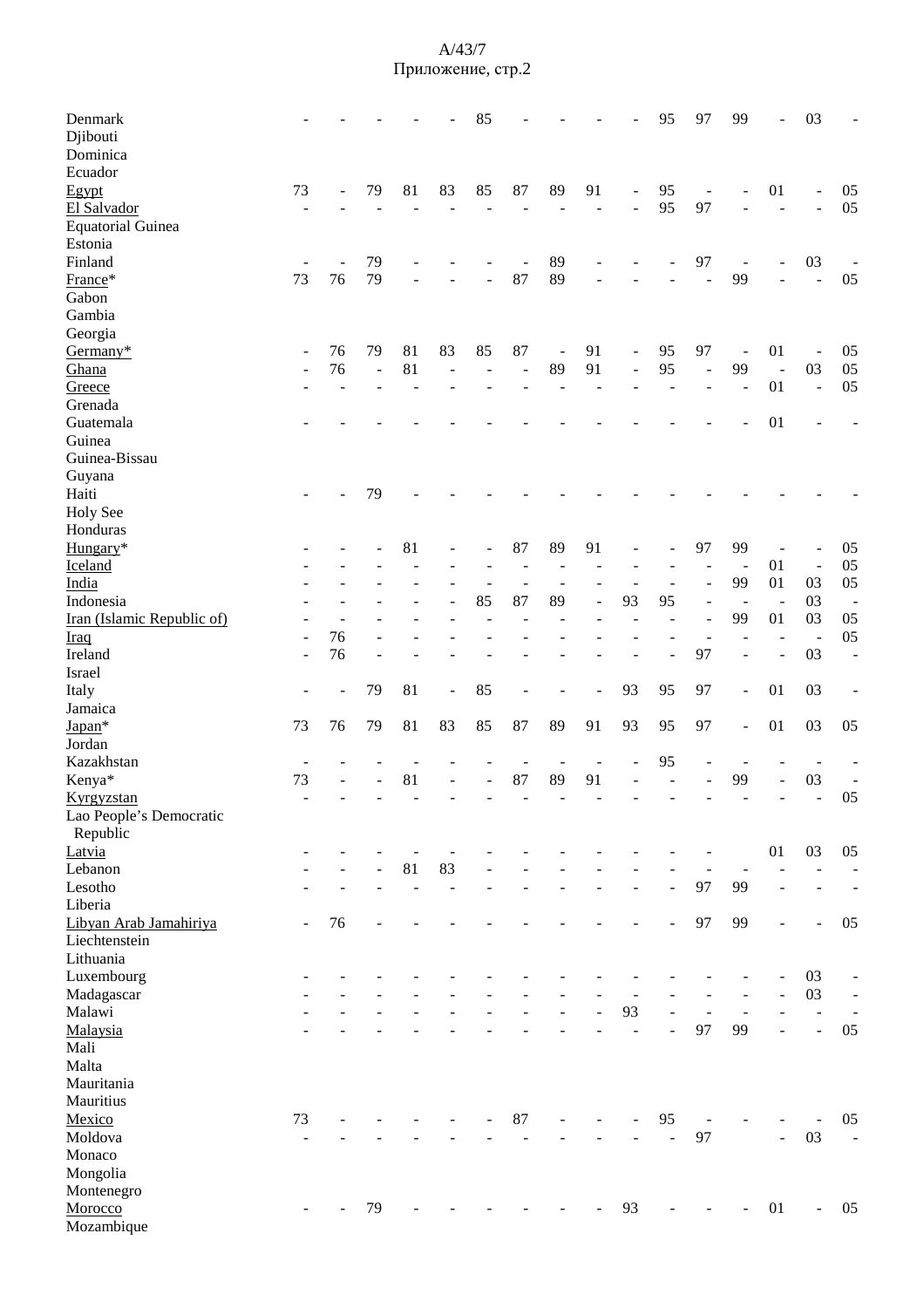| Namibia                      |                          |    |    |    |                              |    |                          |                          |                          |                          |                          |                          |                          |                     |                          |                          |
|------------------------------|--------------------------|----|----|----|------------------------------|----|--------------------------|--------------------------|--------------------------|--------------------------|--------------------------|--------------------------|--------------------------|---------------------|--------------------------|--------------------------|
| Nepal                        |                          |    |    |    |                              |    |                          |                          |                          |                          |                          |                          |                          | 01                  | 03                       |                          |
| Netherlands                  | 73                       |    |    |    | 83                           |    |                          |                          | 91                       | L,                       | 95                       |                          |                          |                     | 03                       |                          |
| New Zealand                  |                          |    |    |    |                              |    |                          |                          |                          |                          | 95                       |                          |                          |                     |                          |                          |
| Nicaragua                    |                          |    |    |    |                              |    |                          |                          |                          |                          |                          |                          |                          |                     |                          |                          |
| Niger                        |                          |    |    |    |                              |    |                          |                          |                          |                          |                          |                          |                          |                     |                          |                          |
| Norway                       |                          |    |    |    | 83                           |    |                          |                          | 91                       |                          |                          |                          |                          |                     | 03                       |                          |
| Oman                         |                          |    |    |    |                              |    |                          |                          |                          |                          |                          |                          |                          |                     | 03                       |                          |
| Pakistan                     |                          |    |    |    |                              |    |                          |                          |                          |                          |                          |                          |                          |                     |                          |                          |
| Panama                       |                          |    |    |    |                              |    |                          |                          |                          |                          |                          | 97                       |                          | 01                  |                          |                          |
| Papua New Guinea             |                          |    |    |    |                              |    |                          |                          |                          |                          |                          |                          |                          |                     |                          |                          |
| Paraguay                     |                          |    |    |    |                              |    |                          |                          |                          |                          |                          |                          |                          |                     |                          | 05                       |
| Peru                         |                          |    |    |    |                              |    |                          |                          |                          |                          |                          |                          |                          |                     |                          |                          |
| Philippines                  |                          | 76 | 79 | 81 | $\qquad \qquad \blacksquare$ | 85 | 87                       |                          |                          |                          |                          |                          |                          | 01                  | 03                       | 05                       |
| Poland                       |                          |    | 79 | 81 | 83                           | 85 | L,                       |                          |                          |                          |                          |                          |                          | 01                  | 03                       | $\blacksquare$           |
| Portugal                     |                          |    | ÷, | 81 | 83                           | Ē, |                          |                          |                          | 93                       | 95                       | $\overline{a}$           | 99                       | 01                  | $\Box$                   | 05                       |
| Qatar                        |                          |    |    |    |                              |    |                          |                          |                          |                          |                          |                          |                          |                     |                          |                          |
| Republic of Korea            | $\overline{\phantom{0}}$ | ÷  |    |    |                              |    | 87                       | 89                       | 91                       | 93                       | 95                       |                          |                          | 01                  | 03                       | 05                       |
| Romania                      | 73                       | 76 | L, |    |                              |    |                          |                          |                          |                          |                          | $\overline{\phantom{a}}$ |                          | $\overline{a}$      | 03                       | L,                       |
|                              | 73                       |    |    |    |                              |    | $\overline{\phantom{a}}$ | $\overline{\phantom{a}}$ | $\overline{\phantom{a}}$ | $\overline{\phantom{a}}$ | $\overline{\phantom{a}}$ | $\overline{a}$<br>97     |                          |                     |                          |                          |
| Russian Federation*          |                          | 76 | 79 | 81 | 83                           | 85 | 87                       | 89                       | 91                       | 93                       | 95                       |                          | 99                       | 01                  | 03                       |                          |
| Rwanda                       |                          |    |    |    |                              |    |                          |                          |                          |                          |                          |                          |                          |                     |                          |                          |
| Saint Kitts and Nevis        |                          |    |    |    |                              |    |                          |                          |                          |                          |                          |                          |                          |                     |                          |                          |
| Saint Lucia                  |                          |    |    |    |                              |    |                          |                          |                          |                          |                          |                          |                          |                     |                          |                          |
| Saint Vincent and the        |                          |    |    |    |                              |    |                          |                          |                          |                          |                          |                          |                          |                     |                          |                          |
| Grenadines                   |                          |    |    |    |                              |    |                          |                          |                          |                          |                          |                          |                          |                     |                          |                          |
| San Marino                   |                          |    |    |    |                              |    |                          |                          |                          |                          |                          |                          |                          |                     |                          |                          |
| Sao Tome and Principe        |                          |    |    |    |                              |    |                          |                          |                          |                          |                          |                          |                          |                     |                          |                          |
| Saudi Arabia                 |                          |    |    |    |                              |    |                          |                          |                          |                          |                          |                          |                          |                     |                          |                          |
| Senegal*                     |                          |    | 79 |    |                              | 89 | 91                       |                          |                          |                          |                          |                          |                          | 01                  | 03                       |                          |
| Serbia                       |                          |    |    |    |                              |    |                          |                          |                          |                          |                          |                          |                          |                     |                          |                          |
| Seychelles                   |                          |    |    |    |                              |    |                          |                          |                          |                          |                          |                          |                          |                     |                          |                          |
| Sierra Leone                 |                          |    |    |    |                              |    |                          |                          |                          |                          |                          |                          |                          |                     |                          |                          |
| Singapore                    |                          |    |    |    |                              |    |                          |                          |                          |                          | 95                       | 97                       | 99                       |                     | $\overline{a}$           | 05                       |
| Slovakia                     |                          |    |    |    |                              |    |                          |                          |                          |                          |                          |                          | 99                       |                     | ÷,                       | $\overline{a}$           |
| Slovenia                     |                          |    |    |    |                              |    |                          |                          |                          | 93                       | 95                       | $\overline{\phantom{a}}$ |                          |                     | $\overline{a}$           | 05                       |
| South Africa                 |                          |    |    |    |                              |    |                          |                          |                          | $\overline{a}$           | 95                       | 97                       | $\overline{\phantom{a}}$ | 01                  | $\overline{a}$           | $\overline{a}$           |
| Spain                        |                          |    |    |    |                              |    | 87                       | $\overline{\phantom{a}}$ | 91                       | $\overline{\phantom{a}}$ | $\blacksquare$           | 97                       | 99                       | 01                  | $\blacksquare$           | 05                       |
| Sri Lanka*                   | 73                       |    |    |    |                              |    |                          | $\overline{a}$           | 91                       | 93                       | 95                       | 97                       | 99                       | $\blacksquare$      | 03                       | ÷,                       |
| Sudan                        | $\overline{\phantom{0}}$ |    |    |    |                              |    | L.                       |                          | $\overline{a}$           | 93                       | 95                       | 97                       | $\blacksquare$           | ÷                   | ÷,                       | $\overline{a}$           |
| Suriname                     |                          |    |    |    |                              |    |                          |                          |                          |                          |                          |                          |                          |                     |                          |                          |
| Swaziland                    |                          |    |    |    |                              |    |                          |                          |                          |                          | 95                       | 97                       | 99                       |                     |                          |                          |
| Sweden*                      | 73                       | 76 |    |    |                              |    |                          |                          |                          | 93                       |                          |                          |                          | 01                  | $\overline{\phantom{a}}$ | $05\,$                   |
| [Switzerland <sup>2</sup> ]  |                          |    |    |    |                              |    |                          |                          |                          |                          |                          |                          |                          |                     | L,                       | 05                       |
| Syrian Arab Republic         |                          |    |    |    |                              |    |                          |                          |                          |                          |                          |                          |                          |                     |                          |                          |
| Tajikistan                   |                          |    |    |    |                              |    |                          |                          |                          |                          |                          |                          |                          |                     |                          |                          |
| The former Yugoslav Republic |                          |    |    |    |                              |    |                          |                          |                          |                          |                          | 97                       | 99                       |                     |                          |                          |
| of Macedonia                 |                          |    |    |    |                              |    |                          |                          |                          |                          |                          |                          |                          |                     |                          |                          |
|                              |                          |    |    |    |                              |    |                          |                          |                          |                          |                          |                          |                          |                     |                          |                          |
| Togo                         |                          |    |    |    |                              |    |                          |                          |                          | 93                       |                          |                          |                          |                     |                          |                          |
| Tonga                        |                          |    |    |    |                              |    |                          |                          |                          |                          |                          |                          |                          |                     |                          |                          |
| Trinidad and Tobago          |                          |    |    |    | 83                           |    |                          |                          |                          |                          | 95                       | 97                       |                          |                     |                          | 05                       |
| Tunisia                      |                          |    |    |    |                              |    |                          |                          |                          |                          |                          | 97                       | $\overline{\phantom{a}}$ | $\mathbb{L}$        | 03                       | $\overline{\phantom{a}}$ |
| Turkey                       |                          |    |    |    |                              |    | 87                       |                          |                          |                          | L,                       | 97                       | 99                       | 01                  | 03                       | $\blacksquare$           |
| Turkmenistan                 |                          |    |    |    |                              |    |                          |                          |                          |                          |                          |                          |                          |                     |                          |                          |
| Uganda                       |                          |    |    | 81 |                              |    |                          |                          |                          |                          | ÷,                       | 97                       | 99                       | 01                  | 03                       | 05                       |
| Ukraine                      |                          |    |    |    |                              |    |                          |                          |                          | 93                       | 95                       | $\overline{a}$           | 99                       | $\bar{\phantom{a}}$ | $\blacksquare$           |                          |
| <b>United Arab Emirates</b>  |                          |    |    |    |                              |    |                          |                          |                          | $\overline{\phantom{a}}$ |                          |                          |                          |                     | $\Box$                   | 05                       |
| United Kingdom*              | 73                       | 76 |    | 81 | $\qquad \qquad \blacksquare$ |    | $\overline{a}$           | 89                       | 91                       | 93                       |                          |                          |                          |                     | 03                       | $\overline{a}$           |
| United Republic of Tanzania  | $\blacksquare$           |    |    | 81 | 83                           | 85 | 87                       | $\Box$                   |                          |                          |                          |                          |                          |                     | $\blacksquare$           |                          |

<sup>&</sup>lt;sup>2</sup> Швейцария является членом Исполнительного комитета ex-officio.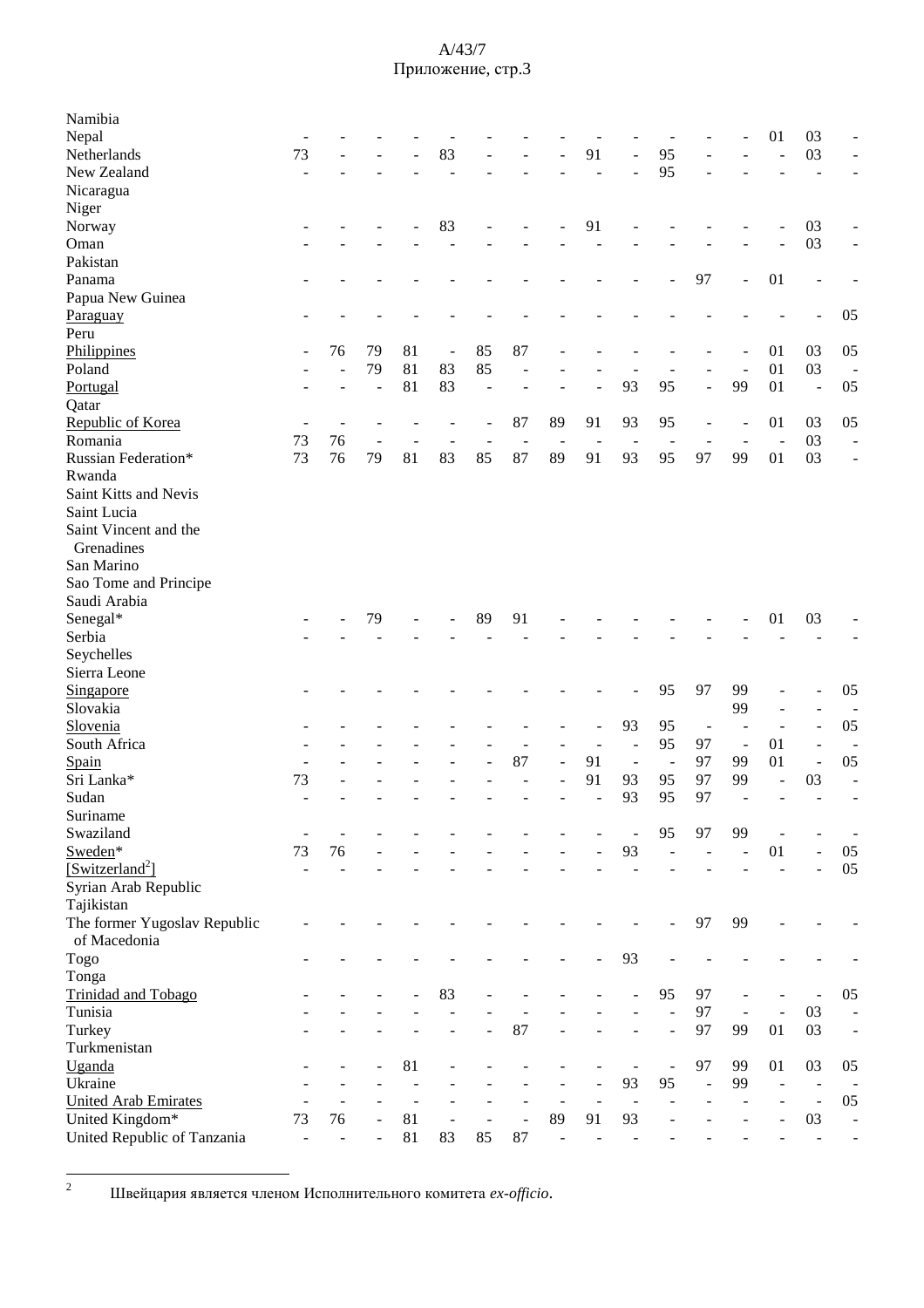| United States of America* | 73.                      |        | 79     | 81     | 83 | 85     | 87                       | 89                       | 91                       | 93                       | $\sim$ . | $\sim$                   | 99 | 01       |                          | $-05$  |
|---------------------------|--------------------------|--------|--------|--------|----|--------|--------------------------|--------------------------|--------------------------|--------------------------|----------|--------------------------|----|----------|--------------------------|--------|
| Uruguay                   | $\sim$                   | $\sim$ | 79     | 81     | 83 | 85     | $\blacksquare$           | -89                      | $\sim$                   | 93                       | $\sim$   | $\overline{\phantom{a}}$ | 99 | $\omega$ | $\sim$ .                 | -05    |
| Uzbekistan                | $\sim$                   |        |        |        |    |        |                          |                          |                          |                          |          |                          |    | $\sim$   | $\sim$ 10 $\,$           | -05    |
| Venezuela                 | $\overline{\phantom{a}}$ |        | -      |        |    |        |                          |                          |                          | $\overline{\phantom{a}}$ | $\sim$   | 97                       | 99 | $\sim$   | $\overline{\phantom{0}}$ | $\sim$ |
| Viet Nam                  | $\overline{\phantom{a}}$ |        | $\sim$ | $\sim$ | 83 | $\sim$ | $\overline{\phantom{a}}$ | $\overline{a}$           | -                        | $\overline{\phantom{a}}$ |          |                          |    |          |                          |        |
| Yemen                     |                          |        |        |        |    |        |                          |                          |                          |                          |          |                          |    |          |                          |        |
| Zambia                    | $\sim 100$               | 76     | $\sim$ | $\sim$ | 83 | $\sim$ | $\overline{\phantom{0}}$ | $\overline{\phantom{0}}$ | $\overline{\phantom{a}}$ | $\overline{\phantom{a}}$ |          |                          |    |          |                          |        |
| Zimbabwe                  |                          |        |        |        |    |        |                          |                          |                          |                          |          |                          |    |          |                          |        |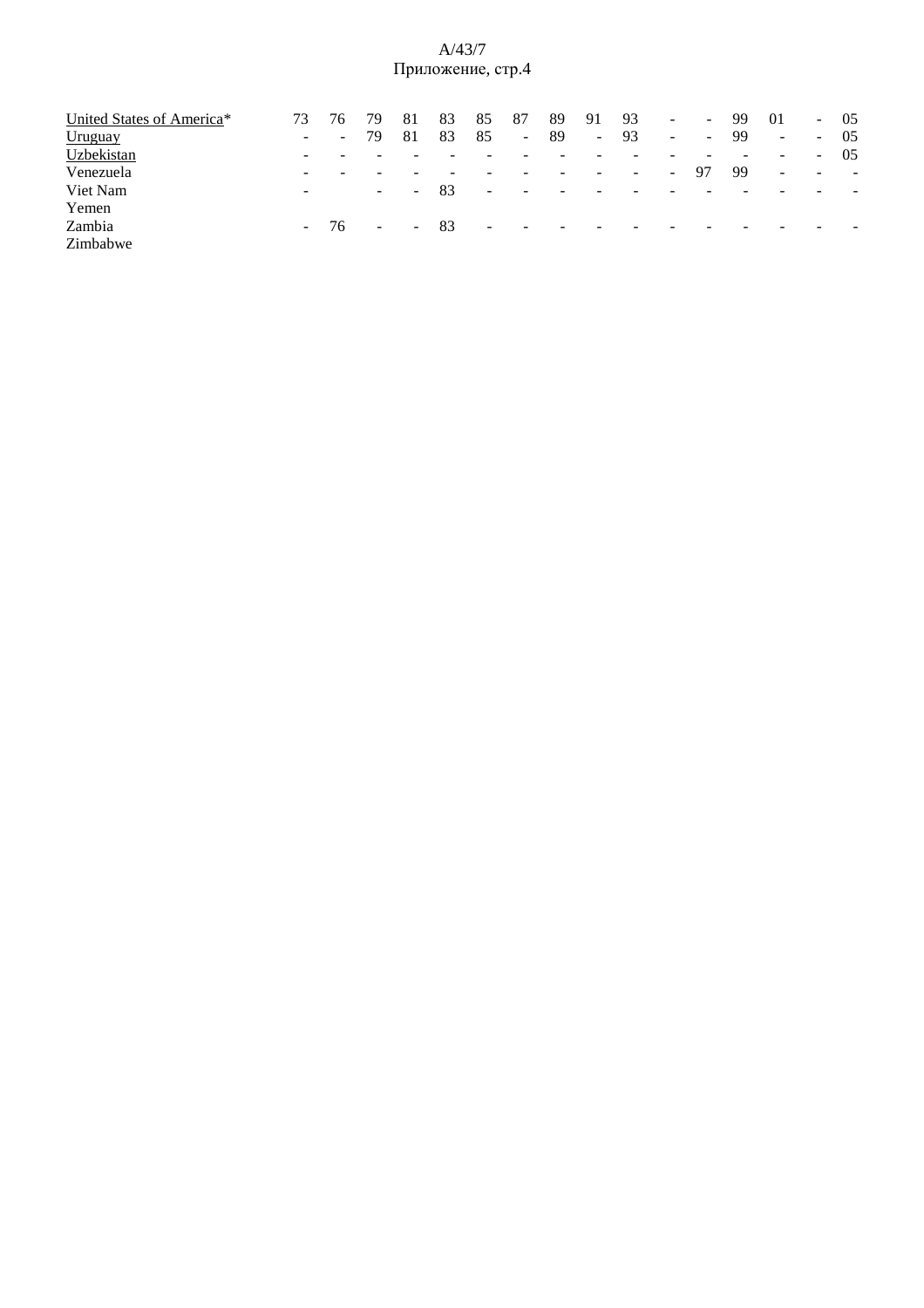<u>Страны, которые могут быть избраны членами Исполнительного комитета Бернского союза</u>

### Список №2

|                              | (т.е. государства-члены Ассамблеи Бернского союза) (160) <sup>3</sup> |                |                          |        |                          |    |                          |        |    |                          |                          |    |                          |    |                              |                              |
|------------------------------|-----------------------------------------------------------------------|----------------|--------------------------|--------|--------------------------|----|--------------------------|--------|----|--------------------------|--------------------------|----|--------------------------|----|------------------------------|------------------------------|
| Albania                      |                                                                       |                |                          |        |                          |    |                          |        |    |                          |                          |    |                          |    |                              |                              |
| Algeria                      |                                                                       |                |                          |        |                          |    |                          |        |    |                          |                          |    |                          | 01 | $\overline{\phantom{a}}$     | 05                           |
| Andorra                      |                                                                       |                |                          |        |                          |    |                          |        |    |                          |                          |    |                          |    |                              |                              |
| Antigua and Barbuda          |                                                                       |                |                          |        |                          |    |                          |        |    |                          |                          |    |                          |    |                              |                              |
| Argentina                    | 73                                                                    | 76             | 79                       |        |                          |    |                          |        | 91 | 93                       |                          |    | 99                       |    |                              | 05                           |
| <b>Armenia</b>               |                                                                       |                |                          |        |                          |    |                          |        |    |                          |                          |    |                          |    |                              | 05                           |
| Australia                    |                                                                       | 76             | $\overline{\phantom{a}}$ | 81     | 83                       |    |                          |        |    |                          |                          |    |                          |    | 03                           | $\Box$                       |
| Austria                      |                                                                       | 76             | 79                       |        |                          |    | 87                       |        | 91 |                          |                          |    |                          |    | 03                           | $\qquad \qquad \blacksquare$ |
| Azerbaijan                   |                                                                       |                |                          |        |                          |    |                          |        |    |                          |                          |    |                          |    |                              |                              |
| <b>Bahamas</b>               |                                                                       |                |                          |        |                          |    |                          |        |    |                          |                          |    |                          |    |                              |                              |
| Bahrain                      |                                                                       |                |                          |        |                          |    |                          |        |    |                          |                          |    |                          |    |                              |                              |
| Bangladesh                   |                                                                       |                |                          |        |                          |    |                          |        |    |                          |                          |    | 99                       |    |                              | 05                           |
| <b>Barbados</b>              |                                                                       |                |                          |        |                          |    |                          |        |    |                          |                          |    |                          |    |                              |                              |
| <b>Belarus</b>               |                                                                       |                |                          |        |                          |    |                          |        |    |                          |                          |    |                          |    |                              |                              |
| Belgium                      |                                                                       | 76             | 79                       | 81     |                          |    |                          | 89     | 91 | $\overline{a}$           | 95                       |    |                          |    | 03                           |                              |
| Belize                       |                                                                       |                |                          |        |                          |    |                          |        |    |                          |                          |    |                          |    |                              |                              |
| Benin                        |                                                                       |                |                          |        | 83                       |    |                          |        |    |                          |                          |    |                          |    |                              | 05                           |
| <b>Bhutan</b>                |                                                                       |                |                          |        |                          |    |                          |        |    |                          |                          |    |                          |    |                              |                              |
| <b>Bolivia</b>               |                                                                       |                |                          |        |                          |    |                          |        |    |                          |                          |    |                          |    |                              |                              |
| Bosnia and Herzegovina       |                                                                       |                |                          |        |                          |    |                          |        |    |                          |                          |    |                          |    |                              |                              |
| <b>Botswana</b>              |                                                                       |                |                          |        |                          |    |                          |        |    |                          |                          |    |                          |    |                              |                              |
| <b>Brazil</b>                |                                                                       |                |                          |        |                          |    |                          |        |    |                          | 95                       | 97 |                          |    |                              |                              |
| Brunei Darussalam            |                                                                       |                |                          |        |                          |    |                          |        |    |                          |                          |    |                          |    |                              |                              |
| Bulgaria                     |                                                                       | 76             | $\overline{\phantom{0}}$ | 81     | 83                       |    | 87                       | 89     |    |                          |                          |    | 99                       |    | 03                           |                              |
| <b>Burkina Faso</b>          |                                                                       |                | 79                       | $\sim$ |                          |    | $\overline{\phantom{a}}$ | $\sim$ | 91 | $\overline{\phantom{a}}$ | $\overline{\phantom{0}}$ | 97 |                          |    |                              |                              |
| Cameroon                     |                                                                       | $\overline{a}$ | 79                       | 81     | $\overline{\phantom{a}}$ |    | 87                       | 89     | 91 | 93                       | $\blacksquare$           |    | $\overline{\phantom{a}}$ | 01 | $\qquad \qquad \blacksquare$ | 05                           |
| Canada*                      | 73                                                                    | 76             | 79                       | 81     | 83                       | 85 | 87                       | 89     | 91 | 93                       | 95                       | 97 | 99                       | 01 | 03                           | 05                           |
| Cape Verde                   |                                                                       |                |                          |        |                          |    |                          |        |    |                          |                          |    |                          |    |                              |                              |
| Central African Republic     |                                                                       |                |                          |        |                          |    |                          |        |    |                          |                          |    |                          |    |                              |                              |
| Chad                         |                                                                       |                |                          |        |                          |    |                          |        |    |                          |                          |    |                          |    |                              |                              |
| Chile                        |                                                                       |                |                          | 81     | 83                       | 85 | 87                       | 89     |    |                          | 95                       | 97 | 99                       | 01 | $\overline{\phantom{0}}$     | 05                           |
| China                        |                                                                       |                |                          |        |                          |    |                          |        |    |                          |                          |    |                          |    |                              |                              |
| Colombia                     |                                                                       |                |                          |        |                          |    |                          | 89     | 91 | 93                       | 95                       |    |                          |    |                              | 05                           |
| Comoros                      |                                                                       |                |                          |        |                          |    |                          |        |    |                          |                          |    |                          |    |                              |                              |
| Congo                        |                                                                       |                |                          | 81     |                          |    |                          |        |    |                          |                          |    |                          |    |                              |                              |
| Costa Rica                   |                                                                       |                |                          |        | 83                       |    |                          |        |    |                          |                          | 97 |                          | 01 | 03                           | $\qquad \qquad \blacksquare$ |
| Côte d'Ivoire                |                                                                       | 76             |                          | 81     | $\overline{\phantom{a}}$ | 85 | 87                       | 89     | 91 | -                        |                          | 97 | 99                       |    | 03                           | $\overline{\phantom{a}}$     |
| Croatia                      |                                                                       |                |                          |        |                          |    |                          |        |    |                          |                          |    |                          |    |                              | 05                           |
| Cuba                         |                                                                       |                |                          |        |                          |    |                          |        |    |                          |                          | 97 |                          | 01 |                              | 05                           |
| Cyprus                       |                                                                       |                |                          |        |                          |    |                          |        |    |                          |                          |    |                          |    |                              |                              |
| Czech Republic               |                                                                       |                |                          |        |                          |    |                          |        |    |                          |                          |    |                          |    |                              |                              |
| Democratic People's Republic |                                                                       |                |                          |        |                          |    |                          |        |    |                          |                          |    |                          |    |                              |                              |
| of Korea                     |                                                                       |                |                          |        |                          |    |                          |        |    |                          |                          |    |                          |    |                              |                              |
| Democratic Republic of the   |                                                                       |                | 79                       |        | 83                       |    |                          |        |    |                          |                          |    |                          |    |                              | 05                           |
| $Congo*$                     |                                                                       |                |                          |        |                          |    |                          |        |    |                          |                          |    |                          |    |                              |                              |
| Denmark                      |                                                                       |                |                          |        |                          |    |                          |        | 91 | 93                       |                          |    |                          | 01 | $\blacksquare$               | 05                           |
| Djibouti                     |                                                                       |                |                          |        |                          |    |                          |        |    |                          |                          |    |                          |    |                              |                              |

<sup>3</sup> Дата указывает год, в котором государство было избрано, а также, где это применимо, год или годы, в которых оно было избрано повторно членом Исполнительного комитета на трехлетний срок или, начиная с 1979 г., на двухлетний срок. Названия нынешних членов (39) подчеркнуты.

\* Звездочка (\*), помещенная рядом с названием государства, указывает, что оно также было избрано членом Исполнительного комитета в 1970 г.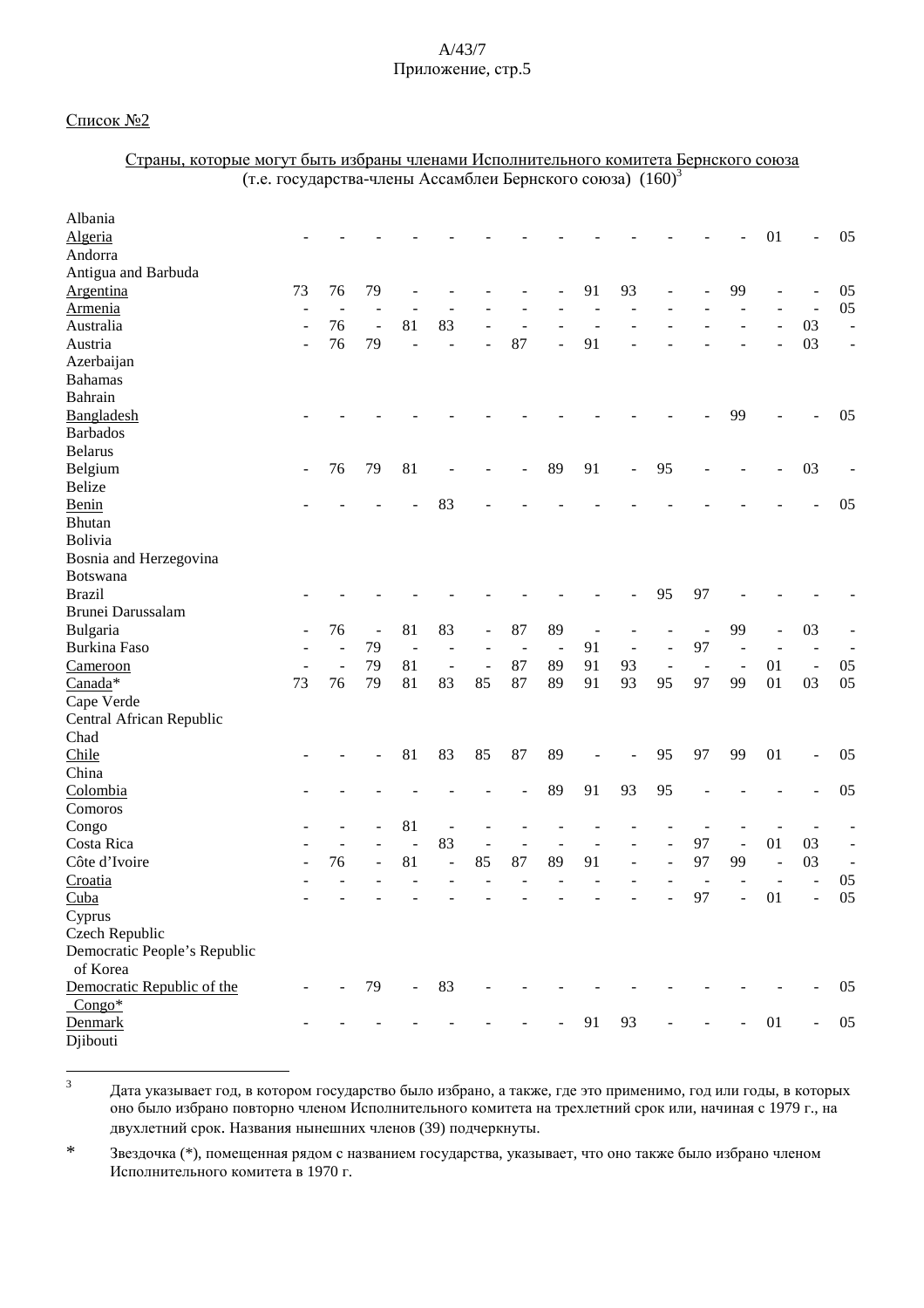| Dominica<br>Dominican Republic          |                          |                          |                |                |                |                          |                          |                          |                          |                          |                          |                          |                |                          |                          | 05                       |
|-----------------------------------------|--------------------------|--------------------------|----------------|----------------|----------------|--------------------------|--------------------------|--------------------------|--------------------------|--------------------------|--------------------------|--------------------------|----------------|--------------------------|--------------------------|--------------------------|
| Ecuador                                 |                          |                          |                |                |                |                          |                          |                          |                          |                          |                          |                          | 99             | 01                       | $\overline{\phantom{a}}$ | 05                       |
| Egypt                                   |                          |                          |                |                |                |                          |                          |                          |                          | 93                       |                          | $\overline{\phantom{a}}$ | 99             | $\overline{a}$           | 03                       | $\overline{a}$           |
| El Salvador                             |                          |                          |                |                |                |                          |                          |                          |                          |                          |                          |                          |                |                          | 03                       | $\overline{\phantom{a}}$ |
| <b>Equatorial Guinea</b>                |                          |                          |                |                |                |                          |                          |                          |                          |                          |                          |                          |                |                          |                          |                          |
| Estonia                                 |                          |                          |                |                |                |                          |                          |                          |                          |                          |                          |                          |                |                          |                          |                          |
| Fiji                                    |                          |                          |                |                |                |                          |                          |                          |                          |                          |                          |                          |                |                          |                          |                          |
| Finland                                 |                          |                          |                | 81             |                |                          |                          |                          |                          | 93                       | 95                       | $\Box$                   | 99             | 01                       | $\blacksquare$           | 05                       |
| France*                                 | 73                       |                          |                | 81             | 83             | 85                       |                          | $\overline{a}$           | 91                       | 93                       | 95                       | 97                       | $\overline{a}$ | 01                       | 03                       | $\blacksquare$           |
| Gabon                                   |                          |                          |                |                |                |                          |                          |                          |                          |                          |                          |                          |                |                          |                          |                          |
| Gambia                                  |                          |                          |                |                |                |                          |                          |                          |                          |                          |                          |                          |                |                          |                          |                          |
| Georgia                                 |                          |                          |                |                |                |                          |                          |                          |                          |                          |                          |                          |                |                          |                          |                          |
| Germany*                                | 73                       |                          |                |                |                |                          |                          | 89                       |                          | 93                       |                          | $\overline{\phantom{a}}$ | 99             |                          | 03                       |                          |
| Ghana                                   |                          |                          |                |                |                |                          |                          |                          |                          | $\blacksquare$           | $\overline{\phantom{a}}$ | 97                       | $\sim$         | 01                       | $\overline{\phantom{a}}$ |                          |
| Greece                                  |                          |                          |                |                |                |                          |                          |                          |                          | 93                       | 95                       | 97                       | 99             | $\overline{a}$           | 03                       |                          |
| Grenada                                 |                          |                          |                |                |                |                          |                          |                          |                          |                          |                          |                          |                |                          |                          |                          |
| Guatemala                               |                          |                          |                |                |                |                          |                          |                          |                          |                          |                          |                          | 99             | $\overline{\phantom{m}}$ | 03                       |                          |
| Guinea                                  |                          |                          |                |                |                |                          |                          | 89                       |                          |                          |                          |                          | 99             |                          | $\blacksquare$           |                          |
| Guinea-Bissau                           |                          |                          |                |                |                |                          |                          |                          |                          |                          |                          |                          |                |                          |                          |                          |
| Guyana                                  |                          |                          |                |                |                |                          |                          |                          |                          |                          |                          |                          |                |                          |                          |                          |
| Haiti                                   |                          |                          |                |                |                |                          |                          |                          |                          |                          |                          |                          |                |                          |                          |                          |
| Holy See                                |                          |                          |                |                |                |                          |                          |                          |                          |                          |                          |                          |                |                          |                          |                          |
| Honduras                                |                          |                          |                |                |                |                          |                          |                          |                          |                          |                          |                          |                | 01                       | 03                       |                          |
| Hungary                                 | 73                       | 76                       | 79             | $\frac{1}{2}$  | 83             | 85                       |                          |                          |                          | 93                       | 95                       | $\sim$                   |                | 01                       | 03                       | $\overline{\phantom{a}}$ |
| Iceland                                 | $\blacksquare$           | $\overline{\phantom{a}}$ | $\overline{a}$ | $\blacksquare$ | $\overline{a}$ | $\overline{\phantom{a}}$ | $\overline{\phantom{a}}$ | $\overline{\phantom{a}}$ | $\overline{\phantom{m}}$ | $\overline{\phantom{a}}$ | $\sim$                   | $\overline{a}$           | 99             | ÷,                       | $\overline{\phantom{a}}$ | $\overline{a}$           |
| India*                                  | 73                       | 76                       | 79             | 81             | 83             | 85                       | 87                       | 89                       | 91                       | 93                       | 95                       | 97                       |                |                          |                          | $\overline{a}$           |
| Indonesia                               | $\overline{a}$           |                          |                |                |                |                          | $\overline{a}$           | $\overline{a}$           |                          |                          | $\overline{\phantom{a}}$ |                          |                | 01                       | $\overline{\phantom{a}}$ | ÷,                       |
| Ireland                                 |                          |                          |                |                |                |                          |                          | 89                       | 91                       | 93                       | 95                       |                          |                | 01                       | $\blacksquare$           | 05                       |
| Israel                                  | 73                       | $\blacksquare$           |                |                |                |                          | $\overline{\phantom{a}}$ | $\overline{\phantom{a}}$ | ÷,                       |                          |                          |                          |                | $\overline{\phantom{m}}$ | $\overline{\phantom{a}}$ |                          |
| Italy*                                  | 73                       | 76                       |                |                | 83             |                          | 87                       | 89                       | 91                       |                          |                          |                          |                | $\overline{a}$           | $\overline{\phantom{a}}$ | 05                       |
| Jamaica                                 | $\overline{a}$           |                          |                |                |                |                          |                          |                          |                          |                          |                          |                          | 99             | 01                       | 03                       | 05                       |
| Japan                                   |                          |                          |                |                |                |                          |                          |                          |                          |                          |                          |                          |                |                          |                          |                          |
| Jordan                                  |                          |                          |                |                |                |                          |                          |                          |                          |                          |                          |                          |                |                          |                          |                          |
| Kazakhstan                              |                          |                          |                |                |                |                          |                          |                          |                          |                          |                          |                          |                | 01                       | 03                       | $\overline{\phantom{a}}$ |
| Kenya                                   |                          |                          |                |                |                |                          |                          |                          |                          | 93                       | 95                       | 97                       | $\overline{a}$ | 01                       | $\overline{\phantom{a}}$ | 05                       |
| Kyrgyzstan                              |                          |                          |                |                |                |                          |                          |                          |                          |                          |                          |                          | 99             |                          | $\blacksquare$           | $\overline{\phantom{0}}$ |
| Latvia                                  |                          |                          |                |                |                |                          |                          |                          |                          |                          |                          |                          |                |                          |                          |                          |
| Lesotho                                 |                          |                          |                |                |                |                          |                          |                          |                          |                          |                          |                          |                |                          |                          |                          |
| Liberia                                 |                          |                          |                |                |                |                          |                          |                          |                          |                          |                          |                          |                |                          |                          |                          |
| Libyan Arab Jamahiriya<br>Liechtenstein |                          |                          |                |                |                |                          |                          |                          | 91                       |                          |                          |                          |                | 01                       | 03                       |                          |
| Lithuania                               |                          |                          |                |                |                |                          |                          |                          |                          |                          |                          |                          |                |                          |                          |                          |
|                                         |                          |                          |                |                |                |                          |                          |                          |                          |                          |                          |                          |                |                          |                          |                          |
| Luxembourg<br>Malawi                    |                          |                          |                |                |                |                          |                          |                          |                          |                          |                          | 97                       |                |                          |                          | 05                       |
| Malaysia                                |                          |                          |                |                |                |                          |                          |                          |                          |                          |                          |                          | ÷.             | 01                       | 03                       | $\overline{\phantom{a}}$ |
| Mali                                    |                          |                          |                |                |                |                          |                          |                          |                          |                          |                          |                          |                |                          |                          |                          |
| Malta                                   |                          |                          |                |                |                |                          |                          |                          |                          |                          |                          |                          |                |                          |                          |                          |
| Mauritania                              |                          |                          |                |                |                |                          |                          |                          |                          |                          |                          |                          |                |                          |                          |                          |
| Mauritius                               |                          |                          |                |                |                |                          |                          |                          |                          |                          |                          |                          |                |                          |                          |                          |
| Mexico*                                 | $\overline{\phantom{a}}$ | 76                       | 79             | 81             | 83             | 85                       | $\blacksquare$           | 89                       | 91                       | 93                       | $\blacksquare$           | 97                       | 99             | 01                       |                          |                          |
| Micronesia                              |                          |                          |                |                |                |                          |                          |                          |                          |                          |                          |                          |                |                          |                          |                          |
| Moldova                                 |                          |                          |                |                |                |                          |                          |                          |                          |                          |                          | 97                       |                |                          |                          |                          |
| Monaco                                  |                          |                          |                |                |                |                          |                          |                          |                          |                          |                          |                          |                |                          |                          |                          |
| Mongolia                                |                          |                          |                |                |                |                          |                          |                          |                          |                          |                          |                          |                |                          |                          |                          |
| Montenegro                              |                          |                          |                |                |                |                          |                          |                          |                          |                          |                          |                          |                |                          |                          |                          |
| Morocco                                 | 73                       | 76                       |                | ÷              | 83             | 85                       | 87                       |                          |                          |                          | 95                       |                          |                |                          | 03                       |                          |
| Namibia                                 | $\overline{\phantom{a}}$ | $\overline{a}$           |                |                |                |                          | $\overline{a}$           | $\blacksquare$           | ÷,                       | 93                       | $\overline{\phantom{a}}$ |                          |                |                          |                          |                          |
| Nepal                                   |                          |                          |                |                |                |                          |                          |                          |                          |                          |                          |                          |                |                          |                          |                          |
| Netherlands                             |                          |                          |                |                |                | 85                       | 87                       | 89                       | $\overline{\phantom{a}}$ | 93                       | $\overline{\phantom{m}}$ | 97                       | 99             | $01\,$                   | $\blacksquare$           | 05                       |
| Nicaragua                               |                          |                          |                |                |                | $\overline{a}$           | $\blacksquare$           | $\overline{\phantom{a}}$ |                          | $\overline{\phantom{a}}$ | $\overline{\phantom{a}}$ | $\overline{\phantom{a}}$ |                | $\blacksquare$           | 03                       | $\overline{\phantom{a}}$ |
| Niger                                   |                          |                          |                |                |                |                          |                          |                          |                          |                          |                          |                          |                |                          |                          |                          |
| Nigeria                                 |                          |                          |                |                |                |                          |                          |                          |                          |                          |                          |                          |                | $\overline{a}$           | 03                       | 05                       |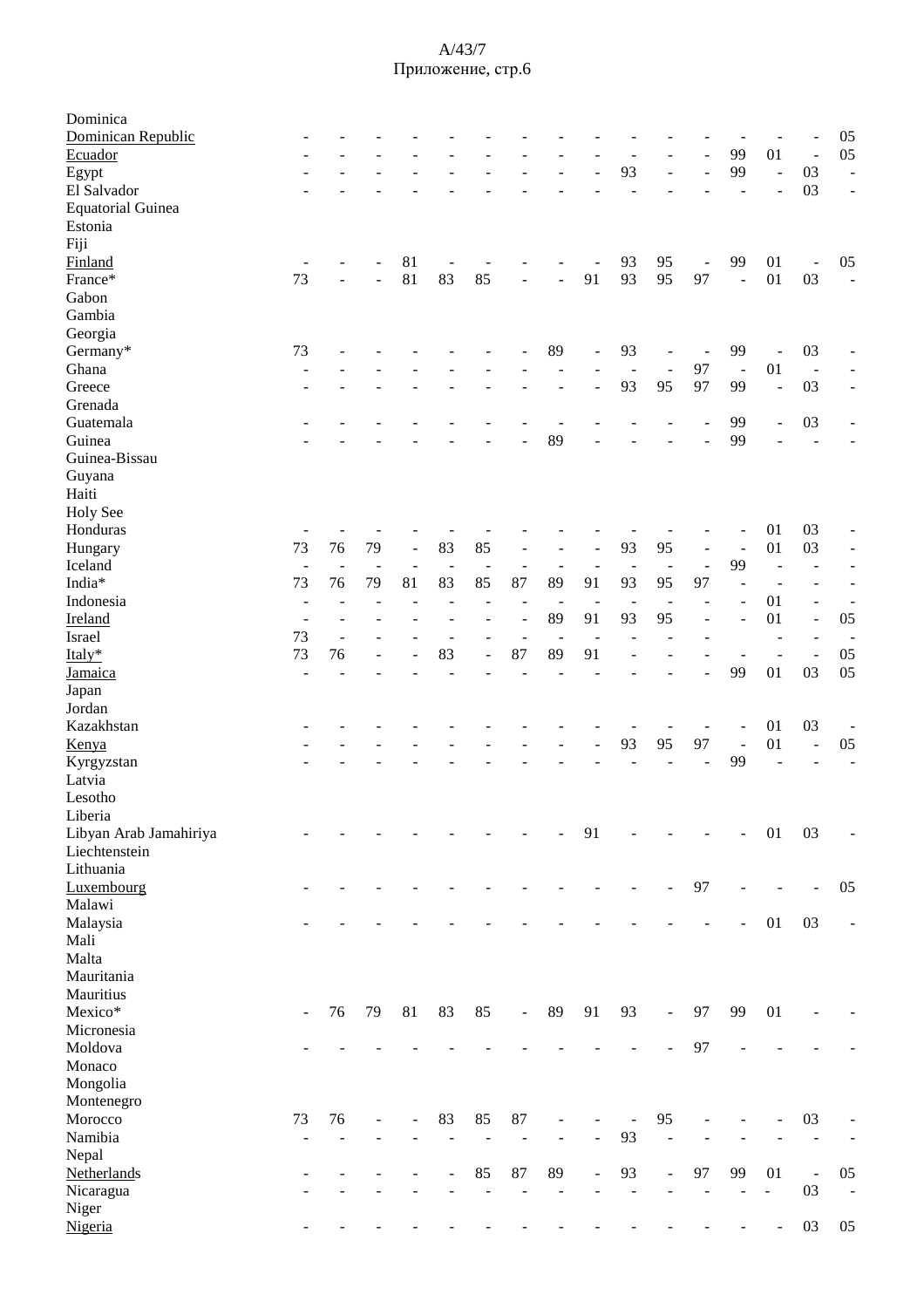| Norway                       |    |    |    |    |    |                          |                          |    |    |                | 95                       |                          | 99                           | 01                       | L,                           | 05                           |
|------------------------------|----|----|----|----|----|--------------------------|--------------------------|----|----|----------------|--------------------------|--------------------------|------------------------------|--------------------------|------------------------------|------------------------------|
| Oman                         |    |    |    |    |    |                          |                          |    |    |                |                          |                          |                              |                          |                              |                              |
| Pakistan*                    |    |    |    |    |    |                          | 87                       | 89 | 91 | 93             | 95                       | 97                       | 99                           | $\overline{\phantom{a}}$ | 03                           | 05                           |
| Panama                       |    |    |    |    |    |                          |                          |    |    |                | $\overline{a}$           |                          |                              | $\overline{\phantom{a}}$ | 03                           | $\overline{\phantom{a}}$     |
| Paraguay                     |    |    |    |    |    |                          |                          |    |    | 93             | 95                       | 97                       | 99                           | $\overline{\phantom{a}}$ | $\overline{\phantom{a}}$     |                              |
| Peru                         |    |    |    |    |    |                          |                          |    |    | 93             | 95                       | 97                       | $\overline{\phantom{a}}$     | $\overline{\phantom{a}}$ | 03                           | 05                           |
| Philippines*                 | 73 |    |    |    |    |                          | ÷.                       | ÷, |    | $\overline{a}$ | 95                       | 97                       | 99                           | $\blacksquare$           | ÷,                           |                              |
| Poland*                      | 73 | 76 |    |    |    |                          | 87                       | 89 | 91 | $\overline{a}$ | 95                       | $\overline{\phantom{a}}$ | $\qquad \qquad \blacksquare$ | 01                       | $\overline{a}$               |                              |
| Portugal                     |    |    |    |    |    |                          | $\overline{a}$           | 89 | 91 |                | $\overline{a}$           | 97                       | $\overline{a}$               | L,                       | 03                           | ÷                            |
| Qatar                        |    |    |    |    |    |                          |                          |    |    |                |                          |                          |                              |                          |                              |                              |
| Republic of Korea            |    |    |    |    |    |                          |                          |    |    |                | $\overline{\phantom{a}}$ | 97                       | 99                           | $\overline{\phantom{a}}$ | $\overline{\phantom{a}}$     |                              |
| Romania*                     |    |    |    |    |    |                          |                          |    |    | 93             | 95                       | 97                       |                              | 01                       | $\overline{\phantom{a}}$     | 05                           |
| <b>Russian Federation</b>    |    |    |    |    |    |                          |                          |    |    |                |                          |                          |                              |                          |                              | 05                           |
| Rwanda                       |    |    |    |    |    |                          |                          |    |    |                |                          |                          |                              |                          |                              |                              |
| Saint Kitts and Nevis        |    |    |    |    |    |                          |                          |    |    |                |                          |                          |                              |                          |                              |                              |
| Saint Lucia                  |    |    |    |    |    |                          |                          |    |    |                |                          |                          |                              |                          |                              |                              |
| Saint Vincent and the        |    |    |    |    |    |                          |                          |    |    |                |                          |                          |                              |                          |                              |                              |
| Grenadines                   |    |    |    |    |    |                          |                          |    |    |                |                          |                          |                              |                          |                              |                              |
| Samoa                        |    |    |    |    |    |                          |                          |    |    |                |                          |                          |                              |                          |                              |                              |
| Saudi Arabia                 |    |    |    |    |    |                          |                          |    |    |                |                          |                          |                              |                          |                              |                              |
| Senegal                      |    |    | 81 | 83 | 85 | 87                       |                          |    |    |                |                          | 97                       | 99                           |                          |                              | 05                           |
| Serbia                       |    |    |    |    |    |                          |                          |    |    |                |                          |                          |                              |                          |                              | 05                           |
| Singapore                    |    |    |    |    |    |                          |                          |    |    |                |                          |                          |                              | 01                       |                              | $\overline{a}$               |
| Slovakia                     |    |    |    |    |    |                          |                          |    |    |                |                          |                          |                              |                          |                              |                              |
| Slovenia                     |    |    |    |    |    |                          |                          |    |    |                |                          | 97                       |                              |                          |                              |                              |
|                              |    |    |    |    |    |                          |                          |    |    |                |                          |                          | 99                           |                          |                              |                              |
| South Africa                 |    |    |    |    |    |                          |                          |    |    |                |                          |                          |                              | L.                       | 03                           | 05                           |
| Spain*                       |    | 76 | 79 |    |    |                          |                          |    |    | 93             | 95                       |                          |                              |                          | 03                           |                              |
| Sri Lanka                    |    | 76 | 79 | 81 |    |                          |                          |    |    |                |                          |                          |                              | 01                       | L,                           | 05                           |
| Sudan                        |    |    |    |    |    |                          |                          |    |    |                |                          |                          |                              |                          |                              |                              |
| Suriname                     |    |    |    |    |    |                          |                          |    |    |                |                          |                          |                              |                          |                              |                              |
| Swaziland                    |    |    |    |    |    |                          |                          |    |    |                |                          |                          |                              |                          |                              |                              |
| Sweden                       |    |    |    |    |    | 85                       | 87                       | 89 |    |                | 95                       | 97                       | 99                           | $\overline{a}$           | 03                           |                              |
| Syrian Arab Republic         |    |    |    |    |    |                          |                          |    |    |                |                          |                          |                              |                          |                              |                              |
| [Switzerland <sup>4</sup> ]  |    |    |    |    |    |                          |                          |    |    |                |                          |                          |                              |                          | $\overline{a}$               | 05                           |
| Tajikistan                   |    |    |    |    |    |                          |                          |    |    |                |                          |                          |                              | $\overline{a}$           | 03                           |                              |
| Thailand                     |    |    |    |    |    |                          |                          |    |    |                | 95                       |                          |                              | 01                       | 03                           | 05                           |
| The former Yugoslav Republic |    |    |    |    |    |                          |                          |    |    |                |                          |                          |                              | 01                       | 03                           |                              |
| of Macedonia                 |    |    |    |    |    |                          |                          |    |    |                |                          |                          |                              |                          |                              |                              |
| $\rm Togo$                   |    |    |    |    |    |                          |                          |    |    |                |                          |                          |                              |                          |                              |                              |
| Tonga                        |    |    |    |    |    |                          |                          |    |    |                |                          |                          |                              |                          |                              |                              |
| Trinidad and Tobago          |    |    |    |    |    |                          |                          |    |    |                |                          |                          | 99                           | 01                       |                              |                              |
| Tunisia*                     |    | 76 | 79 | 81 | 83 | 85                       |                          |    |    |                | 95                       |                          | $\blacksquare$               | 01                       | ÷,                           | 05                           |
| Turkey                       |    |    |    |    |    |                          |                          |    |    |                |                          |                          |                              |                          |                              | 05                           |
| Ukraine                      |    |    |    |    |    |                          |                          |    |    |                |                          | 97                       |                              | 01                       | $\overline{a}$               | $\overline{a}$               |
| <b>United Arab Emirates</b>  |    |    |    |    |    |                          |                          |    |    |                |                          |                          |                              |                          |                              |                              |
| United Kingdom*              |    | 79 | ä, |    | 83 | 85                       | 87                       |    |    |                | 95                       | 97                       | 99                           | 01                       | $\overline{\phantom{a}}$     | 05                           |
| United Republic of Tanzania  |    |    |    |    |    |                          |                          |    |    |                | $\sim$                   | $\overline{\phantom{a}}$ | 99                           | $\Box$                   | $\overline{\phantom{a}}$     |                              |
| United States of America     |    |    |    |    |    |                          | $\overline{\phantom{a}}$ |    |    |                | 95                       | 97                       | $\overline{\phantom{a}}$     | $\overline{\phantom{a}}$ | 03                           | $\qquad \qquad \blacksquare$ |
| Uruguay                      |    |    |    |    |    |                          | 87                       |    | 91 |                | 95                       | 97                       | $\overline{\phantom{a}}$     | 01                       | 03                           | $\qquad \qquad \blacksquare$ |
| Uzbekistan                   |    |    |    |    |    |                          |                          |    |    |                |                          |                          |                              |                          |                              |                              |
| Venezuela                    |    |    |    |    |    | 85                       | 87                       | 89 | 91 | 93             | 95                       | $\overline{a}$           | $\qquad \qquad \blacksquare$ | 01                       | 03                           | $\overline{a}$               |
| Viet Nam                     |    |    |    |    |    |                          |                          |    |    |                |                          |                          |                              |                          |                              |                              |
| Zambia                       |    |    |    |    |    |                          |                          |    |    |                | 95                       |                          |                              | 01                       | 03                           | 05                           |
|                              |    |    |    |    |    | $\overline{\phantom{a}}$ |                          |    |    |                |                          |                          |                              |                          |                              |                              |
| Zimbabwe                     |    |    |    |    |    | 85                       |                          |    |    |                |                          |                          |                              |                          | $\qquad \qquad \blacksquare$ |                              |

<sup>&</sup>lt;sup>4</sup> Швейцария является членом Исполнительного комитета ex-officio.